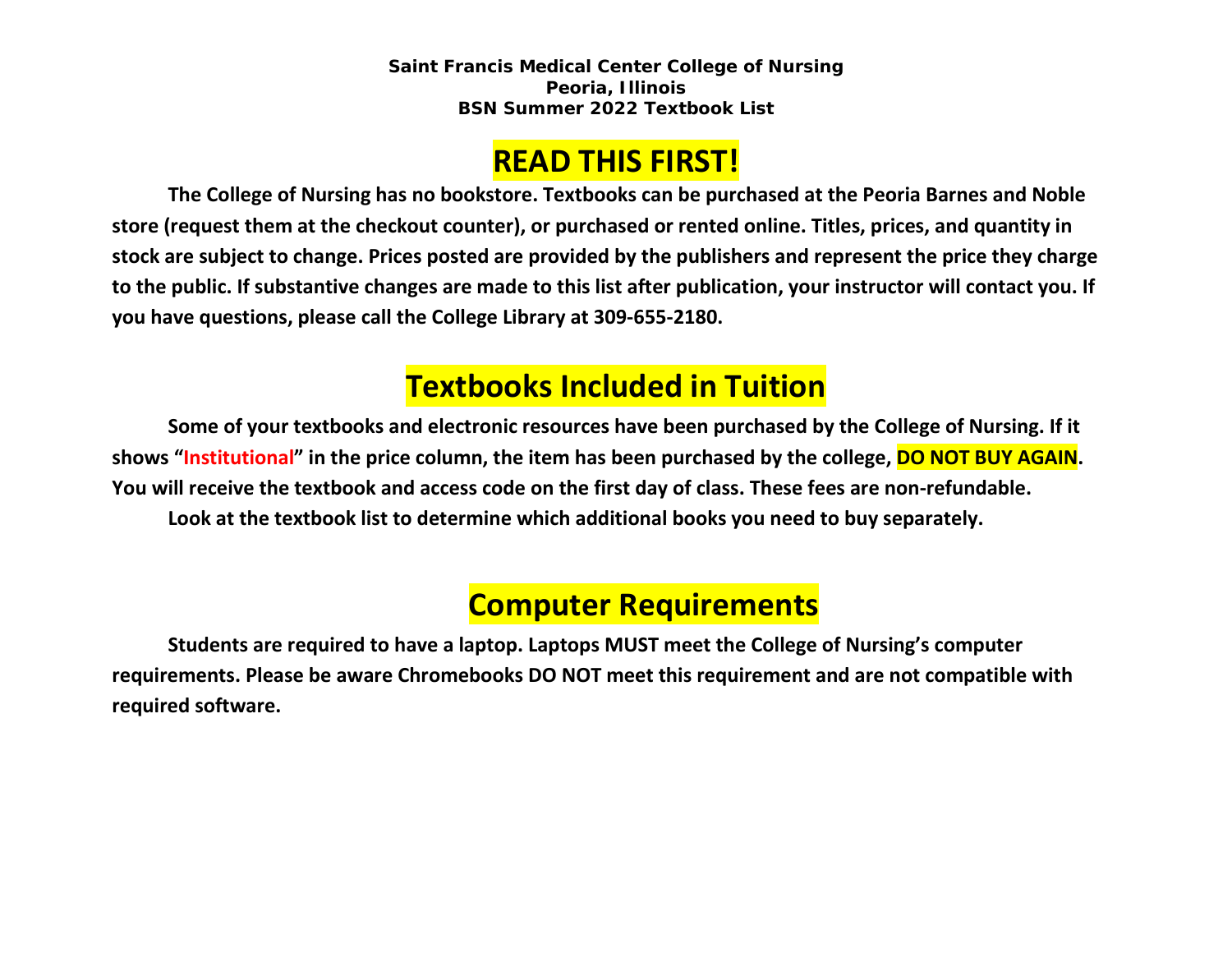### **Saint Francis Medical Center College of Nursing Peoria, Illinois BSN Summer 2022 Textbook List**

| <b>Course</b>                                                                                  | <b>Title</b>                                                                                          | <b>Author</b>                                              | Copyright                  | <b>ISBN/Publisher</b>                                                                                                                                                                                                                   | <b>Price</b>         | <b>Status</b>   |                                                                             |
|------------------------------------------------------------------------------------------------|-------------------------------------------------------------------------------------------------------|------------------------------------------------------------|----------------------------|-----------------------------------------------------------------------------------------------------------------------------------------------------------------------------------------------------------------------------------------|----------------------|-----------------|-----------------------------------------------------------------------------|
| 304 Nursing &<br><b>Healthcare Ethics</b><br>Enrollment: 115                                   | <b>Nursing Ethics:</b><br>Across the<br>Curriculum and<br>Into Practice                               | Butts & Rich                                               | 2020<br>5 <sup>th</sup> ed | 9781284170221<br>Jones & Bartlett                                                                                                                                                                                                       | \$102.95             | <b>Required</b> | NURSING<br>ETHICS                                                           |
| 304                                                                                            | <b>Ethical and</b><br>Religious<br>Directives for<br><b>Catholic Health</b><br><b>Care Service</b>    | <b>U.S.</b><br>Conference of<br>Catholic<br><b>Bishops</b> | 2018<br>6th ed             | http://www.usccb.org<br>/about/doctrine/ethic<br>al-and-religious-<br>directives/upload/ethi<br>cal-religious-<br>directives-catholic-<br>health-service-sixth-<br>edition-2016-06.pdf<br>U.S. Conference of<br><b>Catholic Bishops</b> |                      | <b>Required</b> | <b>Ethical and Religious Directions</b><br>for Cathetic Health Cate Service |
| 314<br>Pharmacological<br><b>Basis for Nursing</b><br><b>Practice</b><br><b>Enrollment: 25</b> | Pharmacology &<br>the Nursing<br>Process                                                              | Lilley et al.                                              | 2020<br>9th ed             | 9780323529495<br>Elsevier                                                                                                                                                                                                               | <b>Institutional</b> | <b>Required</b> | <b>IARMACOLOG\</b>                                                          |
| 314                                                                                            | Sherpath for<br>Pharmacology &<br>the Nursing<br>Process (online<br>resource)                         | Lilley et al.                                              | 2020<br>9th ed             | 9780323762106<br><b>Elsevier</b>                                                                                                                                                                                                        | <b>Institutional</b> | <b>Required</b> | Sherpath                                                                    |
| 318 Research for<br><b>Nursing Practice</b><br>Enrollment: 50                                  | <b>Essentials of</b><br>Nursing<br>Research:<br>Appraising<br>Evidence for<br><b>Nursing Practice</b> | Polit & Beck                                               | 2021<br>10th ed            | 9781975141851<br><b>Wolters Kluwer</b>                                                                                                                                                                                                  | \$101.99             | <b>Required</b> | <b>SSENTTALS OF</b><br>Nursing Research                                     |